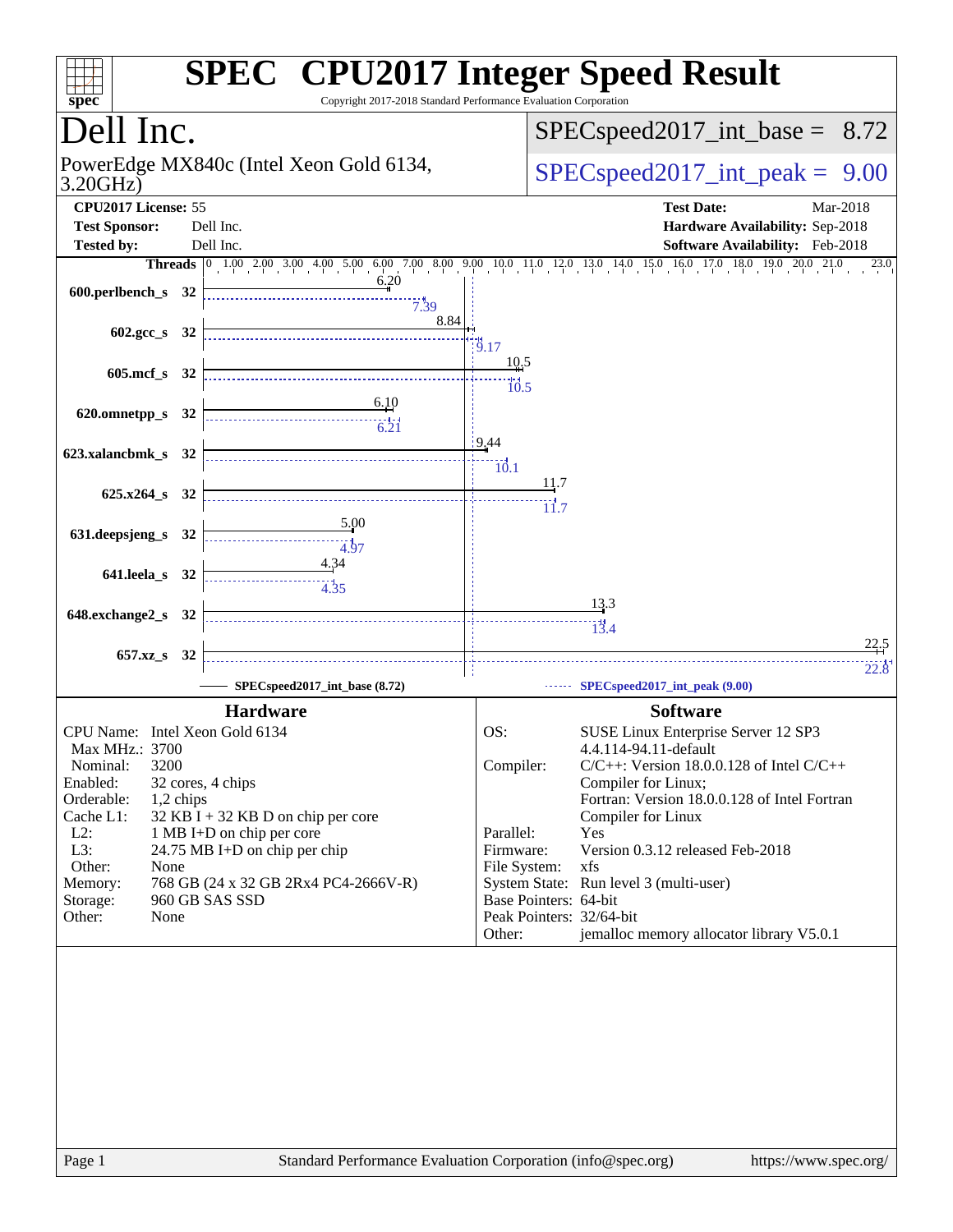

Copyright 2017-2018 Standard Performance Evaluation Corporation

### Dell Inc.

3.20GHz) PowerEdge MX840c (Intel Xeon Gold 6134,  $\vert$  [SPECspeed2017\\_int\\_peak =](http://www.spec.org/auto/cpu2017/Docs/result-fields.html#SPECspeed2017intpeak) 9.00

 $SPECspeed2017\_int\_base = 8.72$ 

**[CPU2017 License:](http://www.spec.org/auto/cpu2017/Docs/result-fields.html#CPU2017License)** 55 **[Test Date:](http://www.spec.org/auto/cpu2017/Docs/result-fields.html#TestDate)** Mar-2018 **[Test Sponsor:](http://www.spec.org/auto/cpu2017/Docs/result-fields.html#TestSponsor)** Dell Inc. **[Hardware Availability:](http://www.spec.org/auto/cpu2017/Docs/result-fields.html#HardwareAvailability)** Sep-2018 **[Tested by:](http://www.spec.org/auto/cpu2017/Docs/result-fields.html#Testedby)** Dell Inc. **[Software Availability:](http://www.spec.org/auto/cpu2017/Docs/result-fields.html#SoftwareAvailability)** Feb-2018

#### **[Results Table](http://www.spec.org/auto/cpu2017/Docs/result-fields.html#ResultsTable)**

|                                     | <b>Base</b>    |                |       |                | <b>Peak</b> |                |       |                |                |              |                |              |                |              |
|-------------------------------------|----------------|----------------|-------|----------------|-------------|----------------|-------|----------------|----------------|--------------|----------------|--------------|----------------|--------------|
| <b>Benchmark</b>                    | <b>Threads</b> | <b>Seconds</b> | Ratio | <b>Seconds</b> | Ratio       | <b>Seconds</b> | Ratio | <b>Threads</b> | <b>Seconds</b> | <b>Ratio</b> | <b>Seconds</b> | <b>Ratio</b> | <b>Seconds</b> | <b>Ratio</b> |
| $600.$ perlbench $\mathsf{S}$       | 32             | 290            | 6.13  | 286            | 6.20        | 285            | 6.22  | 32             | 240            | 7.39         | 242            | 7.35         | 240            | 7.39         |
| $602 \text{.} \text{gcc}\text{.}$ s | 32             | 441            | 9.03  | 451            | 8.83        | 450            | 8.84  | 32             | 452            | 8.81         | 434            | 9.17         | 428            | 9.30         |
| $605$ .mcf s                        | 32             | 443            | 10.6  | 453            | 10.4        | 449            | 10.5  | 32             | 460            | 10.3         | 447            | 10.5         | 447            | 10.6         |
| 620.omnetpp_s                       | 32             | 258            | 6.32  | 267            | 6.10        | 268            | 6.09  | 32             | 249            | 6.56         | 263            | 6.19         | 263            | 6.21         |
| 623.xalancbmk s                     | 32             | 150            | 9.44  | 150            | 9.47        | 151            | 9.41  | 32             | 140            | 10.1         | 140            | 10.1         | 140            | 10.1         |
| 625.x264 s                          | 32             | 151            | 11.7  | 150            | 11.7        | 150            | 11.7  | 32             | 150            | 11.7         | 151            | 11.7         | 150            | 11.8         |
| 631.deepsjeng_s                     | 32             | 287            | 5.00  | 289            | 4.96        | 286            | 5.01  | 32             | 290            | 4.95         | 288            | 4.97         | 288            | 4.97         |
| 641.leela s                         | 32             | 393            | 4.34  | 394            | 4.33        | 394            | 4.34  | 32             | 392            | 4.35         | 392            | 4.35         | 392            | 4.35         |
| 648.exchange2_s                     | 32             | 221            | 13.3  | 220            | 13.4        | 220            | 13.3  | 32             | 219            | 13.4         | 222            | 13.3         | <b>220</b>     | 13.4         |
| $657.xz$ s                          | 32             | 275            | 22.5  | 273            | 22.7        | 275            | 22.5  | 32             | 269            | 22.9         | 272            | 22.7         | 272            | 22.8         |
| $SPEC speed2017$ int base =<br>8.72 |                |                |       |                |             |                |       |                |                |              |                |              |                |              |

**[SPECspeed2017\\_int\\_peak =](http://www.spec.org/auto/cpu2017/Docs/result-fields.html#SPECspeed2017intpeak) 9.00**

Results appear in the [order in which they were run.](http://www.spec.org/auto/cpu2017/Docs/result-fields.html#RunOrder) Bold underlined text [indicates a median measurement](http://www.spec.org/auto/cpu2017/Docs/result-fields.html#Median).

#### **[Operating System Notes](http://www.spec.org/auto/cpu2017/Docs/result-fields.html#OperatingSystemNotes)**

Stack size set to unlimited using "ulimit -s unlimited"

#### **[General Notes](http://www.spec.org/auto/cpu2017/Docs/result-fields.html#GeneralNotes)**

Environment variables set by runcpu before the start of the run: KMP\_AFFINITY = "granularity=fine,scatter" LD\_LIBRARY\_PATH = "/root/cpu2017/lib/ia32:/root/cpu2017/lib/intel64:/root/cpu2017/je5.0.1-32:/root/cpu2017/je5.0.1-64" OMP\_STACKSIZE = "192M"

 Binaries compiled on a system with 1x Intel Core i7-4790 CPU + 32GB RAM memory using Redhat Enterprise Linux 7.4 Yes: The test sponsor attests, as of date of publication, that CVE-2017-5754 (Meltdown) is mitigated in the system as tested and documented. Yes: The test sponsor attests, as of date of publication, that CVE-2017-5753 (Spectre variant 1) is mitigated in the system as tested and documented. Yes: The test sponsor attests, as of date of publication, that CVE-2017-5715 (Spectre variant 2) is mitigated in the system as tested and documented. jemalloc: configured and built at default for 32bit (i686) and 64bit (x86\_64) targets; jemalloc: built with the RedHat Enterprise 7.4, and the system compiler gcc 4.8.5; jemalloc: sources available via jemalloc.net Transparent Huge Pages enabled by default Prior to runcpu invocation Filesystem page cache synced and cleared with: sync; echo 3> /proc/sys/vm/drop\_caches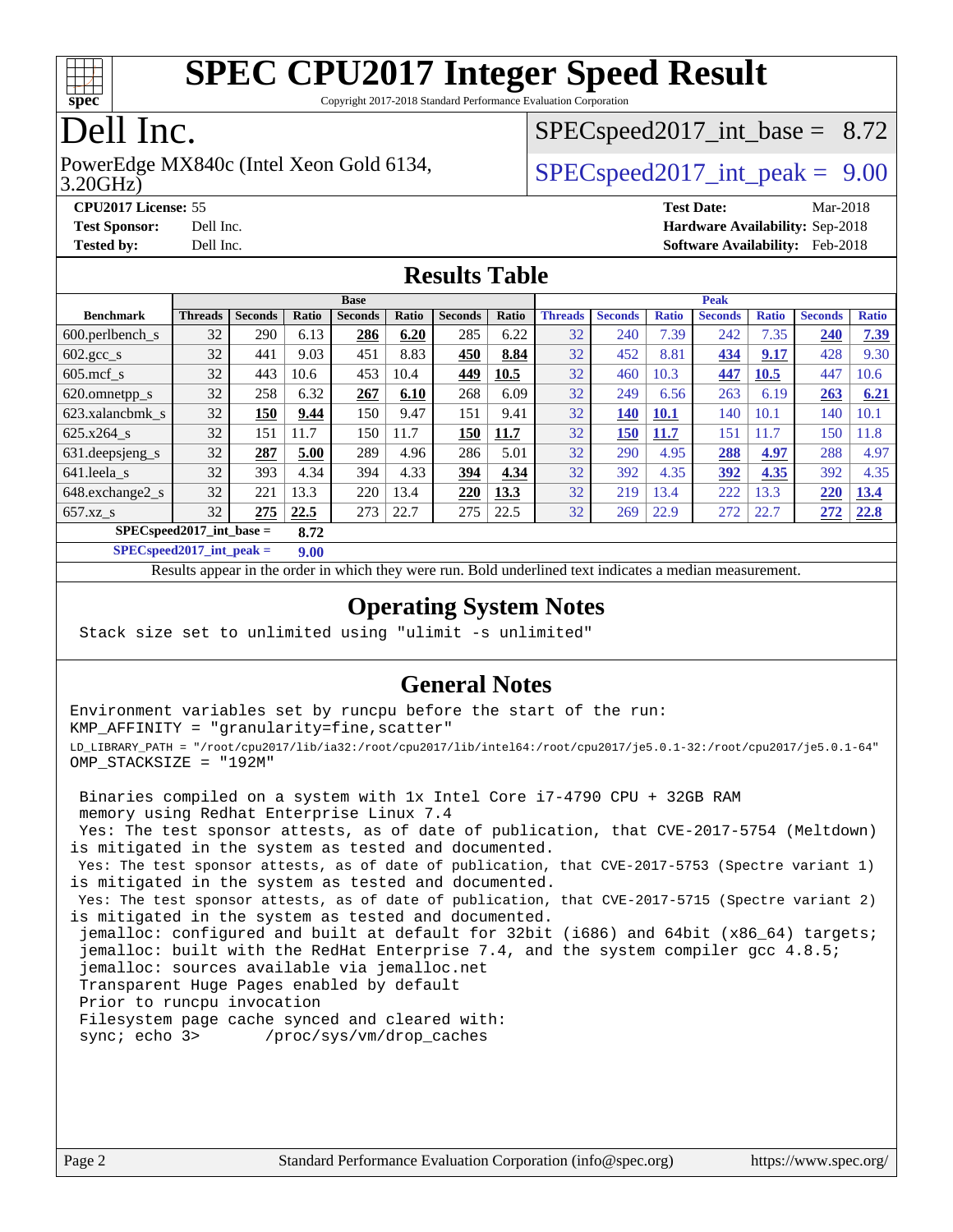

Copyright 2017-2018 Standard Performance Evaluation Corporation

### Dell Inc.

3.20GHz) PowerEdge MX840c (Intel Xeon Gold 6134,  $\vert$  [SPECspeed2017\\_int\\_peak =](http://www.spec.org/auto/cpu2017/Docs/result-fields.html#SPECspeed2017intpeak) 9.00

 $SPECspeed2017\_int\_base = 8.72$ 

**[Tested by:](http://www.spec.org/auto/cpu2017/Docs/result-fields.html#Testedby)** Dell Inc. **[Software Availability:](http://www.spec.org/auto/cpu2017/Docs/result-fields.html#SoftwareAvailability)** Feb-2018

**[CPU2017 License:](http://www.spec.org/auto/cpu2017/Docs/result-fields.html#CPU2017License)** 55 **[Test Date:](http://www.spec.org/auto/cpu2017/Docs/result-fields.html#TestDate)** Mar-2018 **[Test Sponsor:](http://www.spec.org/auto/cpu2017/Docs/result-fields.html#TestSponsor)** Dell Inc. **[Hardware Availability:](http://www.spec.org/auto/cpu2017/Docs/result-fields.html#HardwareAvailability)** Sep-2018

#### **[Platform Notes](http://www.spec.org/auto/cpu2017/Docs/result-fields.html#PlatformNotes)**

Page 3 Standard Performance Evaluation Corporation [\(info@spec.org\)](mailto:info@spec.org) <https://www.spec.org/> BIOS settings: Sub NUMA Cluster Disabled Virtualization Technology Disabled System Profile set to Custom CPU Performance set to Maximum Performance C States set to Autonomous C1EE Disabled Uncore Frequency set to Dynamic Energy Efficiency Policy set to Performance Memory Patrol Scrub Disabled Logical Processor Disabled CPU Interconnect Bus Link Power Management Disabled PCI ASPM L1 Link Power Management Disabled Sysinfo program /root/cpu2017/bin/sysinfo Rev: r5797 of 2017-06-14 96c45e4568ad54c135fd618bcc091c0f running on linux-5y3r Mon Mar 12 16:56:06 2018 SUT (System Under Test) info as seen by some common utilities. For more information on this section, see <https://www.spec.org/cpu2017/Docs/config.html#sysinfo> From /proc/cpuinfo model name : Intel(R) Xeon(R) Gold 6134 CPU @ 3.20GHz 4 "physical id"s (chips) 32 "processors" cores, siblings (Caution: counting these is hw and system dependent. The following excerpts from /proc/cpuinfo might not be reliable. Use with caution.) cpu cores : 8 siblings : 8 physical 0: cores 0 2 3 9 16 19 26 27 physical 1: cores 0 3 5 16 19 20 21 22 physical 2: cores 0 2 3 9 16 19 26 27 physical 3: cores 0 2 3 9 16 19 26 27 From lscpu: Architecture: x86\_64 CPU op-mode(s): 32-bit, 64-bit Byte Order: Little Endian  $CPU(s):$  32 On-line CPU(s) list: 0-31 Thread(s) per core: 1 Core(s) per socket: 8 Socket(s): 4 NUMA node(s): 4 Vendor ID: GenuineIntel CPU family: 6 Model: 85 **(Continued on next page)**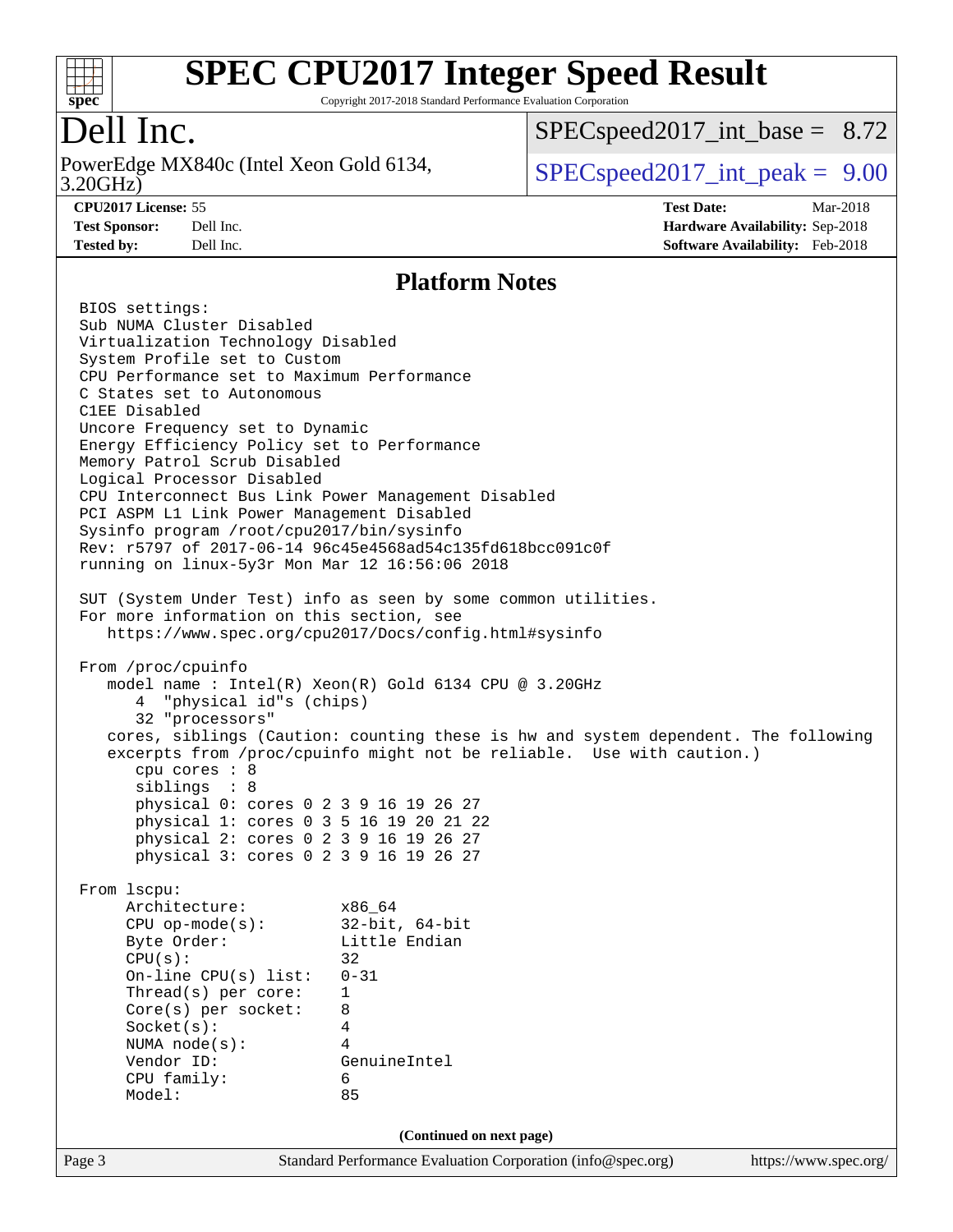

Copyright 2017-2018 Standard Performance Evaluation Corporation

### Dell Inc.

3.20GHz) PowerEdge MX840c (Intel Xeon Gold 6134,  $\big|$  [SPECspeed2017\\_int\\_peak =](http://www.spec.org/auto/cpu2017/Docs/result-fields.html#SPECspeed2017intpeak) 9.00

[SPECspeed2017\\_int\\_base =](http://www.spec.org/auto/cpu2017/Docs/result-fields.html#SPECspeed2017intbase) 8.72

**[Tested by:](http://www.spec.org/auto/cpu2017/Docs/result-fields.html#Testedby)** Dell Inc. **[Software Availability:](http://www.spec.org/auto/cpu2017/Docs/result-fields.html#SoftwareAvailability)** Feb-2018

**[CPU2017 License:](http://www.spec.org/auto/cpu2017/Docs/result-fields.html#CPU2017License)** 55 **[Test Date:](http://www.spec.org/auto/cpu2017/Docs/result-fields.html#TestDate)** Mar-2018 **[Test Sponsor:](http://www.spec.org/auto/cpu2017/Docs/result-fields.html#TestSponsor)** Dell Inc. **[Hardware Availability:](http://www.spec.org/auto/cpu2017/Docs/result-fields.html#HardwareAvailability)** Sep-2018

#### **[Platform Notes \(Continued\)](http://www.spec.org/auto/cpu2017/Docs/result-fields.html#PlatformNotes)**

| Model name:<br>Stepping:                                     | $Intel(R)$ Xeon $(R)$ Gold 6134 CPU @ 3.20GHz<br>4                                   |                      |
|--------------------------------------------------------------|--------------------------------------------------------------------------------------|----------------------|
| CPU MHz:                                                     | 3192.495                                                                             |                      |
| BogoMIPS:                                                    | 6384.99                                                                              |                      |
| Virtualization:                                              | $VT - x$                                                                             |                      |
| Lld cache:                                                   | 32K                                                                                  |                      |
| Lli cache:                                                   | 32K                                                                                  |                      |
| $L2$ cache:                                                  | 1024K                                                                                |                      |
| L3 cache:                                                    | 25344K                                                                               |                      |
| NUMA node0 CPU(s):                                           | 0, 4, 8, 12, 16, 20, 24, 28                                                          |                      |
| NUMA nodel CPU(s):                                           | 1, 5, 9, 13, 17, 21, 25, 29                                                          |                      |
| NUMA $node2$ $CPU(s)$ :                                      | 2, 6, 10, 14, 18, 22, 26, 30                                                         |                      |
| NUMA node3 CPU(s):                                           | 3, 7, 11, 15, 19, 23, 27, 31                                                         |                      |
| Flagg:                                                       | fpu vme de pse tsc msr pae mce cx8 apic sep mtrr pge mca cmov                        |                      |
|                                                              | pat pse36 clflush dts acpi mmx fxsr sse sse2 ss ht tm pbe syscall nx pdpelgb rdtscp  |                      |
|                                                              | lm constant_tsc art arch_perfmon pebs bts rep_good nopl xtopology nonstop_tsc        |                      |
|                                                              | aperfmperf eagerfpu pni pclmulqdq dtes64 monitor ds_cpl vmx smx est tm2 ssse3 sdbg   |                      |
|                                                              | fma cx16 xtpr pdcm pcid dca sse4_1 sse4_2 x2apic movbe popcnt tsc_deadline_timer aes |                      |
|                                                              | xsave avx f16c rdrand lahf_lm abm 3dnowprefetch ida arat epb invpcid_single pln pts  |                      |
|                                                              | dtherm intel_pt rsb_ctxsw spec_ctrl retpoline kaiser tpr_shadow vnmi flexpriority    |                      |
|                                                              | ept vpid fsgsbase tsc_adjust bmil hle avx2 smep bmi2 erms invpcid rtm cqm mpx        |                      |
|                                                              | avx512f avx512dq rdseed adx smap clflushopt clwb avx512cd avx512bw avx512vl xsaveopt |                      |
|                                                              | xsavec xgetbv1 cqm_llc cqm_occup_llc pku ospke                                       |                      |
| /proc/cpuinfo cache data                                     |                                                                                      |                      |
| cache size : 25344 KB                                        |                                                                                      |                      |
|                                                              |                                                                                      |                      |
|                                                              | From numactl --hardware WARNING: a numactl 'node' might or might not correspond to a |                      |
| physical chip.                                               |                                                                                      |                      |
| $available: 4 nodes (0-3)$                                   |                                                                                      |                      |
| node 0 cpus: 0 4 8 12 16 20 24 28                            |                                                                                      |                      |
| node 0 size: 192130 MB                                       |                                                                                      |                      |
| node 0 free: 191738 MB                                       |                                                                                      |                      |
| node 1 cpus: 1 5 9 13 17 21 25 29                            |                                                                                      |                      |
| node 1 size: 193527 MB                                       |                                                                                      |                      |
| node 1 free: 193300 MB                                       |                                                                                      |                      |
| node 2 cpus: 2 6 10 14 18 22 26 30<br>node 2 size: 193527 MB |                                                                                      |                      |
| node 2 free: 193104 MB                                       |                                                                                      |                      |
| node 3 cpus: 3 7 11 15 19 23 27 31                           |                                                                                      |                      |
| node 3 size: 193525 MB                                       |                                                                                      |                      |
| node 3 free: 193161 MB                                       |                                                                                      |                      |
| node distances:                                              |                                                                                      |                      |
| 0<br>1<br>2<br>node<br>3                                     |                                                                                      |                      |
| 21<br>21<br>0 :<br>10<br>21                                  |                                                                                      |                      |
| 10<br>1:<br>21<br>21<br>21                                   |                                                                                      |                      |
| 2:<br>21<br>10<br>21<br>21                                   |                                                                                      |                      |
|                                                              |                                                                                      |                      |
|                                                              | (Continued on next page)                                                             |                      |
| Page 4                                                       | Standard Performance Evaluation Corporation (info@spec.org)                          | https://www.spec.org |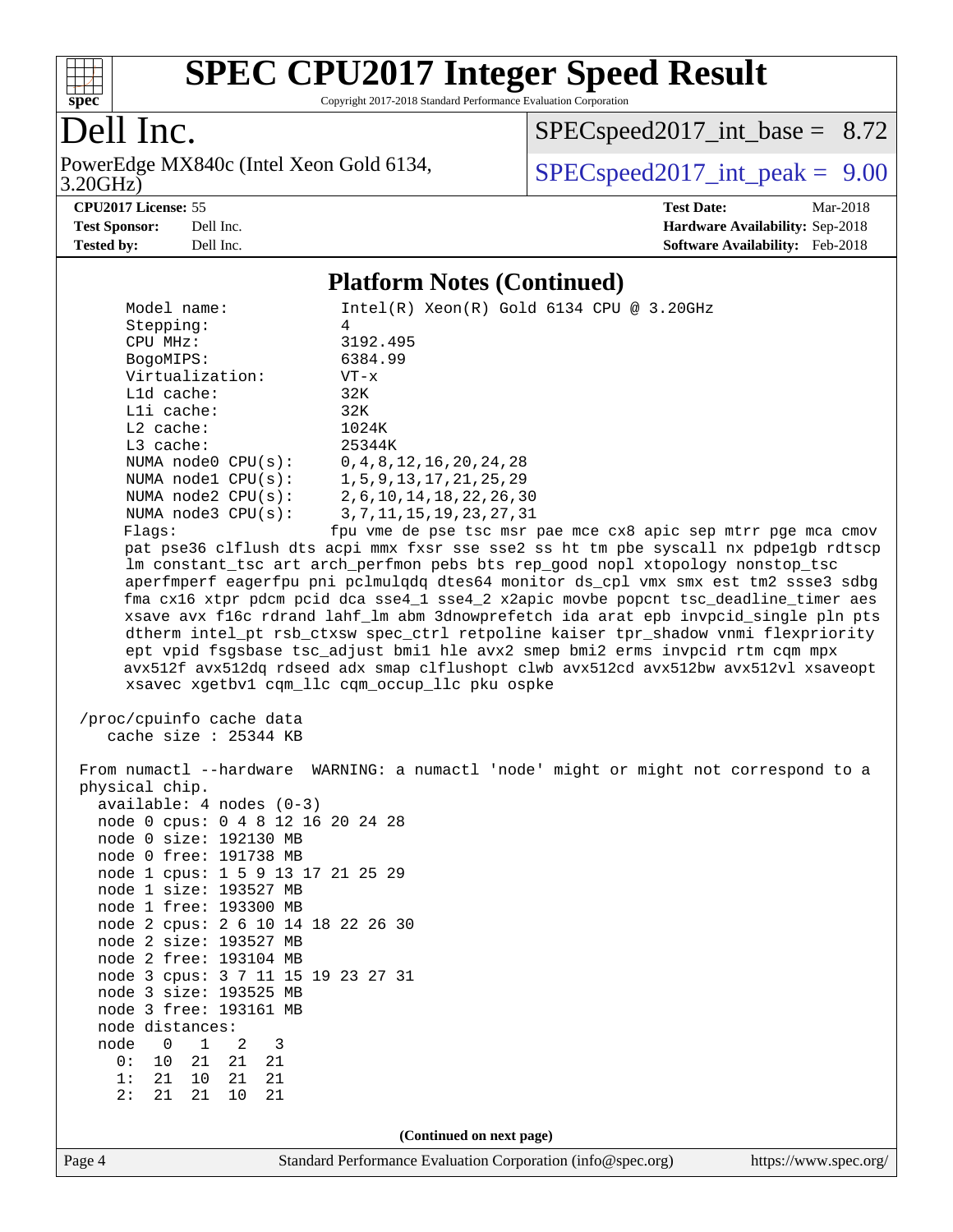

Copyright 2017-2018 Standard Performance Evaluation Corporation

### Dell Inc.

3.20GHz) PowerEdge MX840c (Intel Xeon Gold 6134,  $\vert$  [SPECspeed2017\\_int\\_peak =](http://www.spec.org/auto/cpu2017/Docs/result-fields.html#SPECspeed2017intpeak) 9.00

 $SPECspeed2017\_int\_base = 8.72$ 

**[CPU2017 License:](http://www.spec.org/auto/cpu2017/Docs/result-fields.html#CPU2017License)** 55 **[Test Date:](http://www.spec.org/auto/cpu2017/Docs/result-fields.html#TestDate)** Mar-2018 **[Test Sponsor:](http://www.spec.org/auto/cpu2017/Docs/result-fields.html#TestSponsor)** Dell Inc. **[Hardware Availability:](http://www.spec.org/auto/cpu2017/Docs/result-fields.html#HardwareAvailability)** Sep-2018 **[Tested by:](http://www.spec.org/auto/cpu2017/Docs/result-fields.html#Testedby)** Dell Inc. **[Software Availability:](http://www.spec.org/auto/cpu2017/Docs/result-fields.html#SoftwareAvailability)** Feb-2018

#### **[Platform Notes \(Continued\)](http://www.spec.org/auto/cpu2017/Docs/result-fields.html#PlatformNotes)**

 3: 21 21 21 10 From /proc/meminfo MemTotal: 791255136 kB HugePages\_Total: 0 Hugepagesize: 2048 kB /usr/bin/lsb\_release -d SUSE Linux Enterprise Server 12 SP3 From /etc/\*release\* /etc/\*version\* SuSE-release: SUSE Linux Enterprise Server 12 (x86\_64) VERSION = 12 PATCHLEVEL = 3 # This file is deprecated and will be removed in a future service pack or release. # Please check /etc/os-release for details about this release. os-release: NAME="SLES" VERSION="12-SP3" VERSION\_ID="12.3" PRETTY\_NAME="SUSE Linux Enterprise Server 12 SP3" ID="sles" ANSI\_COLOR="0;32" CPE\_NAME="cpe:/o:suse:sles:12:sp3" uname -a: Linux linux-5y3r 4.4.114-94.11-default #1 SMP Thu Feb 1 19:28:26 UTC 2018 (4309ff9) x86\_64 x86\_64 x86\_64 GNU/Linux run-level 3 Mar 12 16:49 SPEC is set to: /root/cpu2017 Filesystem Type Size Used Avail Use% Mounted on /dev/sda3 xfs 882G 16G 866G 2% / Additional information from dmidecode follows. WARNING: Use caution when you interpret this section. The 'dmidecode' program reads system data which is "intended to allow hardware to be accurately determined", but the intent may not be met, as there are frequent changes to hardware, firmware, and the "DMTF SMBIOS" standard. BIOS Dell Inc. 0.3.12 02/06/2018 Memory: 12x 00AD00B300AD HMA84GR7AFR4N-VK 32 GB 2 rank 2666 12x 00AD063200AD HMA84GR7AFR4N-VK 32 GB 2 rank 2666 24x Not Specified Not Specified (End of data from sysinfo program)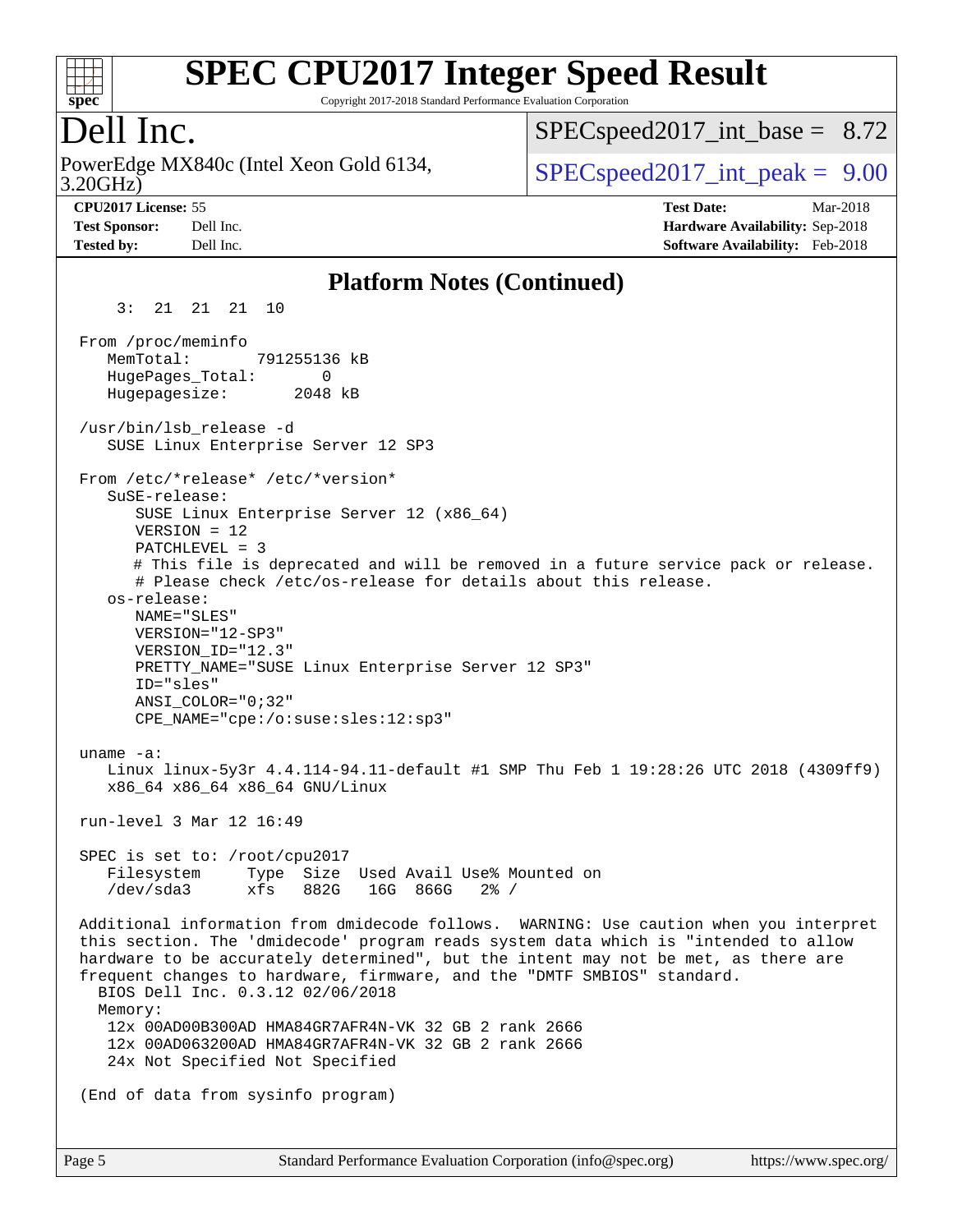

Copyright 2017-2018 Standard Performance Evaluation Corporation

#### Dell Inc.

3.20GHz) PowerEdge MX840c (Intel Xeon Gold 6134,  $SPEC speed2017\_int\_peak = 9.00$ 

[SPECspeed2017\\_int\\_base =](http://www.spec.org/auto/cpu2017/Docs/result-fields.html#SPECspeed2017intbase) 8.72

**[Tested by:](http://www.spec.org/auto/cpu2017/Docs/result-fields.html#Testedby)** Dell Inc. **[Software Availability:](http://www.spec.org/auto/cpu2017/Docs/result-fields.html#SoftwareAvailability)** Feb-2018

**[CPU2017 License:](http://www.spec.org/auto/cpu2017/Docs/result-fields.html#CPU2017License)** 55 **[Test Date:](http://www.spec.org/auto/cpu2017/Docs/result-fields.html#TestDate)** Mar-2018 **[Test Sponsor:](http://www.spec.org/auto/cpu2017/Docs/result-fields.html#TestSponsor)** Dell Inc. **[Hardware Availability:](http://www.spec.org/auto/cpu2017/Docs/result-fields.html#HardwareAvailability)** Sep-2018

#### **[Compiler Version Notes](http://www.spec.org/auto/cpu2017/Docs/result-fields.html#CompilerVersionNotes)**

| $600. perlbench_s(base) 602. gcc_s(base) 605. mcf_s(base) 625.x264_s(base,$<br><sub>CC</sub><br>$peak)$ 657.xz_s(base)     |
|----------------------------------------------------------------------------------------------------------------------------|
| icc (ICC) 18.0.0 20170811<br>Copyright (C) 1985-2017 Intel Corporation. All rights reserved.                               |
| 600.perlbench $s$ (peak) 602.gcc $s$ (peak) 605.mcf $s$ (peak) 657.xz $s$ (peak)<br>CC                                     |
| icc (ICC) 18.0.0 20170811<br>Copyright (C) 1985-2017 Intel Corporation. All rights reserved.                               |
| CXXC 620.omnetpp_s(base) 623.xalancbmk_s(base) 631.deepsjeng_s(base)<br>$641.$ leela $s$ (base)                            |
| icpc (ICC) 18.0.0 20170811<br>Copyright (C) 1985-2017 Intel Corporation. All rights reserved.                              |
| CXXC $620.\text{omnetpp_s}$ (peak) $623.\text{xalancbmk_s}$ (peak) $631.\text{deepsjeng_s}$ (peak)<br>$641.$ leela_s(peak) |
| icpc (ICC) 18.0.0 20170811<br>Copyright (C) 1985-2017 Intel Corporation. All rights reserved.                              |
| FC 648.exchange2_s(base, peak)                                                                                             |
| ifort (IFORT) 18.0.0 20170811<br>Copyright (C) 1985-2017 Intel Corporation. All rights reserved.                           |

#### **[Base Compiler Invocation](http://www.spec.org/auto/cpu2017/Docs/result-fields.html#BaseCompilerInvocation)**

[C benchmarks](http://www.spec.org/auto/cpu2017/Docs/result-fields.html#Cbenchmarks): [icc](http://www.spec.org/cpu2017/results/res2018q4/cpu2017-20181001-08997.flags.html#user_CCbase_intel_icc_18.0_66fc1ee009f7361af1fbd72ca7dcefbb700085f36577c54f309893dd4ec40d12360134090235512931783d35fd58c0460139e722d5067c5574d8eaf2b3e37e92)

[C++ benchmarks:](http://www.spec.org/auto/cpu2017/Docs/result-fields.html#CXXbenchmarks) [icpc](http://www.spec.org/cpu2017/results/res2018q4/cpu2017-20181001-08997.flags.html#user_CXXbase_intel_icpc_18.0_c510b6838c7f56d33e37e94d029a35b4a7bccf4766a728ee175e80a419847e808290a9b78be685c44ab727ea267ec2f070ec5dc83b407c0218cded6866a35d07)

**(Continued on next page)**

Page 6 Standard Performance Evaluation Corporation [\(info@spec.org\)](mailto:info@spec.org) <https://www.spec.org/>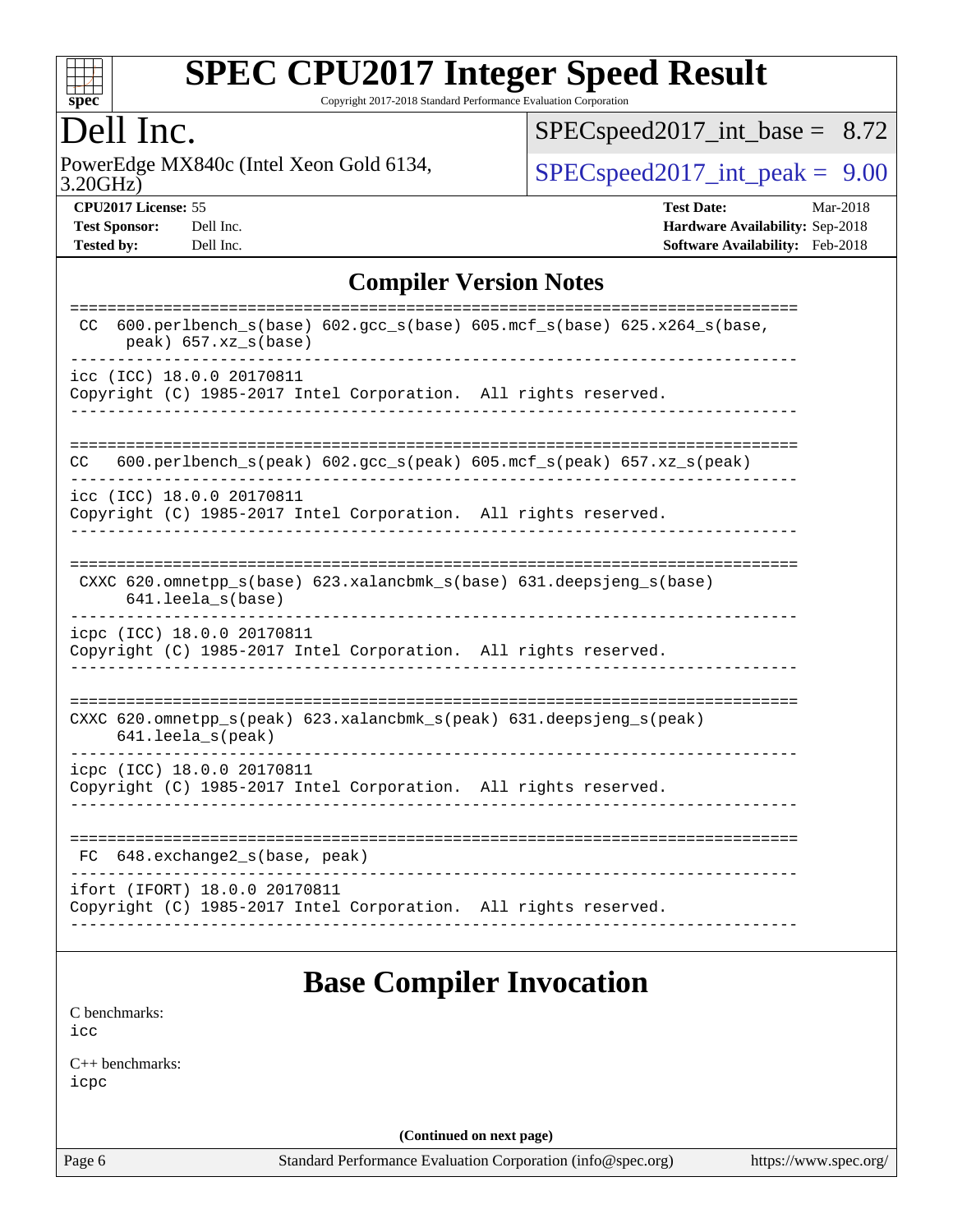

Copyright 2017-2018 Standard Performance Evaluation Corporation

### Dell Inc.

3.20GHz) PowerEdge MX840c (Intel Xeon Gold 6134,  $\vert$  [SPECspeed2017\\_int\\_peak =](http://www.spec.org/auto/cpu2017/Docs/result-fields.html#SPECspeed2017intpeak) 9.00

 $SPECspeed2017\_int\_base = 8.72$ 

**[CPU2017 License:](http://www.spec.org/auto/cpu2017/Docs/result-fields.html#CPU2017License)** 55 **[Test Date:](http://www.spec.org/auto/cpu2017/Docs/result-fields.html#TestDate)** Mar-2018 **[Test Sponsor:](http://www.spec.org/auto/cpu2017/Docs/result-fields.html#TestSponsor)** Dell Inc. **[Hardware Availability:](http://www.spec.org/auto/cpu2017/Docs/result-fields.html#HardwareAvailability)** Sep-2018 **[Tested by:](http://www.spec.org/auto/cpu2017/Docs/result-fields.html#Testedby)** Dell Inc. **[Software Availability:](http://www.spec.org/auto/cpu2017/Docs/result-fields.html#SoftwareAvailability)** Feb-2018

### **[Base Compiler Invocation \(Continued\)](http://www.spec.org/auto/cpu2017/Docs/result-fields.html#BaseCompilerInvocation)**

[Fortran benchmarks](http://www.spec.org/auto/cpu2017/Docs/result-fields.html#Fortranbenchmarks):

[ifort](http://www.spec.org/cpu2017/results/res2018q4/cpu2017-20181001-08997.flags.html#user_FCbase_intel_ifort_18.0_8111460550e3ca792625aed983ce982f94888b8b503583aa7ba2b8303487b4d8a21a13e7191a45c5fd58ff318f48f9492884d4413fa793fd88dd292cad7027ca)

#### **[Base Portability Flags](http://www.spec.org/auto/cpu2017/Docs/result-fields.html#BasePortabilityFlags)**

 600.perlbench\_s: [-DSPEC\\_LP64](http://www.spec.org/cpu2017/results/res2018q4/cpu2017-20181001-08997.flags.html#b600.perlbench_s_basePORTABILITY_DSPEC_LP64) [-DSPEC\\_LINUX\\_X64](http://www.spec.org/cpu2017/results/res2018q4/cpu2017-20181001-08997.flags.html#b600.perlbench_s_baseCPORTABILITY_DSPEC_LINUX_X64) 602.gcc\_s: [-DSPEC\\_LP64](http://www.spec.org/cpu2017/results/res2018q4/cpu2017-20181001-08997.flags.html#suite_basePORTABILITY602_gcc_s_DSPEC_LP64) 605.mcf\_s: [-DSPEC\\_LP64](http://www.spec.org/cpu2017/results/res2018q4/cpu2017-20181001-08997.flags.html#suite_basePORTABILITY605_mcf_s_DSPEC_LP64) 620.omnetpp\_s: [-DSPEC\\_LP64](http://www.spec.org/cpu2017/results/res2018q4/cpu2017-20181001-08997.flags.html#suite_basePORTABILITY620_omnetpp_s_DSPEC_LP64) 623.xalancbmk\_s: [-DSPEC\\_LP64](http://www.spec.org/cpu2017/results/res2018q4/cpu2017-20181001-08997.flags.html#suite_basePORTABILITY623_xalancbmk_s_DSPEC_LP64) [-DSPEC\\_LINUX](http://www.spec.org/cpu2017/results/res2018q4/cpu2017-20181001-08997.flags.html#b623.xalancbmk_s_baseCXXPORTABILITY_DSPEC_LINUX) 625.x264\_s: [-DSPEC\\_LP64](http://www.spec.org/cpu2017/results/res2018q4/cpu2017-20181001-08997.flags.html#suite_basePORTABILITY625_x264_s_DSPEC_LP64) 631.deepsjeng\_s: [-DSPEC\\_LP64](http://www.spec.org/cpu2017/results/res2018q4/cpu2017-20181001-08997.flags.html#suite_basePORTABILITY631_deepsjeng_s_DSPEC_LP64) 641.leela\_s: [-DSPEC\\_LP64](http://www.spec.org/cpu2017/results/res2018q4/cpu2017-20181001-08997.flags.html#suite_basePORTABILITY641_leela_s_DSPEC_LP64) 648.exchange2\_s: [-DSPEC\\_LP64](http://www.spec.org/cpu2017/results/res2018q4/cpu2017-20181001-08997.flags.html#suite_basePORTABILITY648_exchange2_s_DSPEC_LP64) 657.xz\_s: [-DSPEC\\_LP64](http://www.spec.org/cpu2017/results/res2018q4/cpu2017-20181001-08997.flags.html#suite_basePORTABILITY657_xz_s_DSPEC_LP64)

#### **[Base Optimization Flags](http://www.spec.org/auto/cpu2017/Docs/result-fields.html#BaseOptimizationFlags)**

#### [C benchmarks](http://www.spec.org/auto/cpu2017/Docs/result-fields.html#Cbenchmarks):

[-Wl,-z,muldefs](http://www.spec.org/cpu2017/results/res2018q4/cpu2017-20181001-08997.flags.html#user_CCbase_link_force_multiple1_b4cbdb97b34bdee9ceefcfe54f4c8ea74255f0b02a4b23e853cdb0e18eb4525ac79b5a88067c842dd0ee6996c24547a27a4b99331201badda8798ef8a743f577) [-xCORE-AVX512](http://www.spec.org/cpu2017/results/res2018q4/cpu2017-20181001-08997.flags.html#user_CCbase_f-xCORE-AVX512) [-ipo](http://www.spec.org/cpu2017/results/res2018q4/cpu2017-20181001-08997.flags.html#user_CCbase_f-ipo) [-O3](http://www.spec.org/cpu2017/results/res2018q4/cpu2017-20181001-08997.flags.html#user_CCbase_f-O3) [-no-prec-div](http://www.spec.org/cpu2017/results/res2018q4/cpu2017-20181001-08997.flags.html#user_CCbase_f-no-prec-div) [-qopt-mem-layout-trans=3](http://www.spec.org/cpu2017/results/res2018q4/cpu2017-20181001-08997.flags.html#user_CCbase_f-qopt-mem-layout-trans_de80db37974c74b1f0e20d883f0b675c88c3b01e9d123adea9b28688d64333345fb62bc4a798493513fdb68f60282f9a726aa07f478b2f7113531aecce732043) [-qopenmp](http://www.spec.org/cpu2017/results/res2018q4/cpu2017-20181001-08997.flags.html#user_CCbase_qopenmp_16be0c44f24f464004c6784a7acb94aca937f053568ce72f94b139a11c7c168634a55f6653758ddd83bcf7b8463e8028bb0b48b77bcddc6b78d5d95bb1df2967) [-DSPEC\\_OPENMP](http://www.spec.org/cpu2017/results/res2018q4/cpu2017-20181001-08997.flags.html#suite_CCbase_DSPEC_OPENMP) [-L/usr/local/je5.0.1-64/lib](http://www.spec.org/cpu2017/results/res2018q4/cpu2017-20181001-08997.flags.html#user_CCbase_jemalloc_link_path64_4b10a636b7bce113509b17f3bd0d6226c5fb2346b9178c2d0232c14f04ab830f976640479e5c33dc2bcbbdad86ecfb6634cbbd4418746f06f368b512fced5394) [-ljemalloc](http://www.spec.org/cpu2017/results/res2018q4/cpu2017-20181001-08997.flags.html#user_CCbase_jemalloc_link_lib_d1249b907c500fa1c0672f44f562e3d0f79738ae9e3c4a9c376d49f265a04b9c99b167ecedbf6711b3085be911c67ff61f150a17b3472be731631ba4d0471706)

#### [C++ benchmarks:](http://www.spec.org/auto/cpu2017/Docs/result-fields.html#CXXbenchmarks)

[-Wl,-z,muldefs](http://www.spec.org/cpu2017/results/res2018q4/cpu2017-20181001-08997.flags.html#user_CXXbase_link_force_multiple1_b4cbdb97b34bdee9ceefcfe54f4c8ea74255f0b02a4b23e853cdb0e18eb4525ac79b5a88067c842dd0ee6996c24547a27a4b99331201badda8798ef8a743f577) [-xCORE-AVX512](http://www.spec.org/cpu2017/results/res2018q4/cpu2017-20181001-08997.flags.html#user_CXXbase_f-xCORE-AVX512) [-ipo](http://www.spec.org/cpu2017/results/res2018q4/cpu2017-20181001-08997.flags.html#user_CXXbase_f-ipo) [-O3](http://www.spec.org/cpu2017/results/res2018q4/cpu2017-20181001-08997.flags.html#user_CXXbase_f-O3) [-no-prec-div](http://www.spec.org/cpu2017/results/res2018q4/cpu2017-20181001-08997.flags.html#user_CXXbase_f-no-prec-div) [-qopt-mem-layout-trans=3](http://www.spec.org/cpu2017/results/res2018q4/cpu2017-20181001-08997.flags.html#user_CXXbase_f-qopt-mem-layout-trans_de80db37974c74b1f0e20d883f0b675c88c3b01e9d123adea9b28688d64333345fb62bc4a798493513fdb68f60282f9a726aa07f478b2f7113531aecce732043) [-L/usr/local/je5.0.1-64/lib](http://www.spec.org/cpu2017/results/res2018q4/cpu2017-20181001-08997.flags.html#user_CXXbase_jemalloc_link_path64_4b10a636b7bce113509b17f3bd0d6226c5fb2346b9178c2d0232c14f04ab830f976640479e5c33dc2bcbbdad86ecfb6634cbbd4418746f06f368b512fced5394) [-ljemalloc](http://www.spec.org/cpu2017/results/res2018q4/cpu2017-20181001-08997.flags.html#user_CXXbase_jemalloc_link_lib_d1249b907c500fa1c0672f44f562e3d0f79738ae9e3c4a9c376d49f265a04b9c99b167ecedbf6711b3085be911c67ff61f150a17b3472be731631ba4d0471706)

#### [Fortran benchmarks](http://www.spec.org/auto/cpu2017/Docs/result-fields.html#Fortranbenchmarks):

[-Wl,-z,muldefs](http://www.spec.org/cpu2017/results/res2018q4/cpu2017-20181001-08997.flags.html#user_FCbase_link_force_multiple1_b4cbdb97b34bdee9ceefcfe54f4c8ea74255f0b02a4b23e853cdb0e18eb4525ac79b5a88067c842dd0ee6996c24547a27a4b99331201badda8798ef8a743f577) [-xCORE-AVX512](http://www.spec.org/cpu2017/results/res2018q4/cpu2017-20181001-08997.flags.html#user_FCbase_f-xCORE-AVX512) [-ipo](http://www.spec.org/cpu2017/results/res2018q4/cpu2017-20181001-08997.flags.html#user_FCbase_f-ipo) [-O3](http://www.spec.org/cpu2017/results/res2018q4/cpu2017-20181001-08997.flags.html#user_FCbase_f-O3) [-no-prec-div](http://www.spec.org/cpu2017/results/res2018q4/cpu2017-20181001-08997.flags.html#user_FCbase_f-no-prec-div) [-qopt-mem-layout-trans=3](http://www.spec.org/cpu2017/results/res2018q4/cpu2017-20181001-08997.flags.html#user_FCbase_f-qopt-mem-layout-trans_de80db37974c74b1f0e20d883f0b675c88c3b01e9d123adea9b28688d64333345fb62bc4a798493513fdb68f60282f9a726aa07f478b2f7113531aecce732043) [-nostandard-realloc-lhs](http://www.spec.org/cpu2017/results/res2018q4/cpu2017-20181001-08997.flags.html#user_FCbase_f_2003_std_realloc_82b4557e90729c0f113870c07e44d33d6f5a304b4f63d4c15d2d0f1fab99f5daaed73bdb9275d9ae411527f28b936061aa8b9c8f2d63842963b95c9dd6426b8a) [-align array32byte](http://www.spec.org/cpu2017/results/res2018q4/cpu2017-20181001-08997.flags.html#user_FCbase_align_array32byte_b982fe038af199962ba9a80c053b8342c548c85b40b8e86eb3cc33dee0d7986a4af373ac2d51c3f7cf710a18d62fdce2948f201cd044323541f22fc0fffc51b6) [-L/usr/local/je5.0.1-64/lib](http://www.spec.org/cpu2017/results/res2018q4/cpu2017-20181001-08997.flags.html#user_FCbase_jemalloc_link_path64_4b10a636b7bce113509b17f3bd0d6226c5fb2346b9178c2d0232c14f04ab830f976640479e5c33dc2bcbbdad86ecfb6634cbbd4418746f06f368b512fced5394) [-ljemalloc](http://www.spec.org/cpu2017/results/res2018q4/cpu2017-20181001-08997.flags.html#user_FCbase_jemalloc_link_lib_d1249b907c500fa1c0672f44f562e3d0f79738ae9e3c4a9c376d49f265a04b9c99b167ecedbf6711b3085be911c67ff61f150a17b3472be731631ba4d0471706)

## **[Base Other Flags](http://www.spec.org/auto/cpu2017/Docs/result-fields.html#BaseOtherFlags)**

| C benchmarks: |                    |  |  |  |  |  |
|---------------|--------------------|--|--|--|--|--|
|               | $-m64 - std = c11$ |  |  |  |  |  |

[C++ benchmarks:](http://www.spec.org/auto/cpu2017/Docs/result-fields.html#CXXbenchmarks) [-m64](http://www.spec.org/cpu2017/results/res2018q4/cpu2017-20181001-08997.flags.html#user_CXXbase_intel_intel64_18.0_af43caccfc8ded86e7699f2159af6efc7655f51387b94da716254467f3c01020a5059329e2569e4053f409e7c9202a7efc638f7a6d1ffb3f52dea4a3e31d82ab)

**(Continued on next page)**

Page 7 Standard Performance Evaluation Corporation [\(info@spec.org\)](mailto:info@spec.org) <https://www.spec.org/>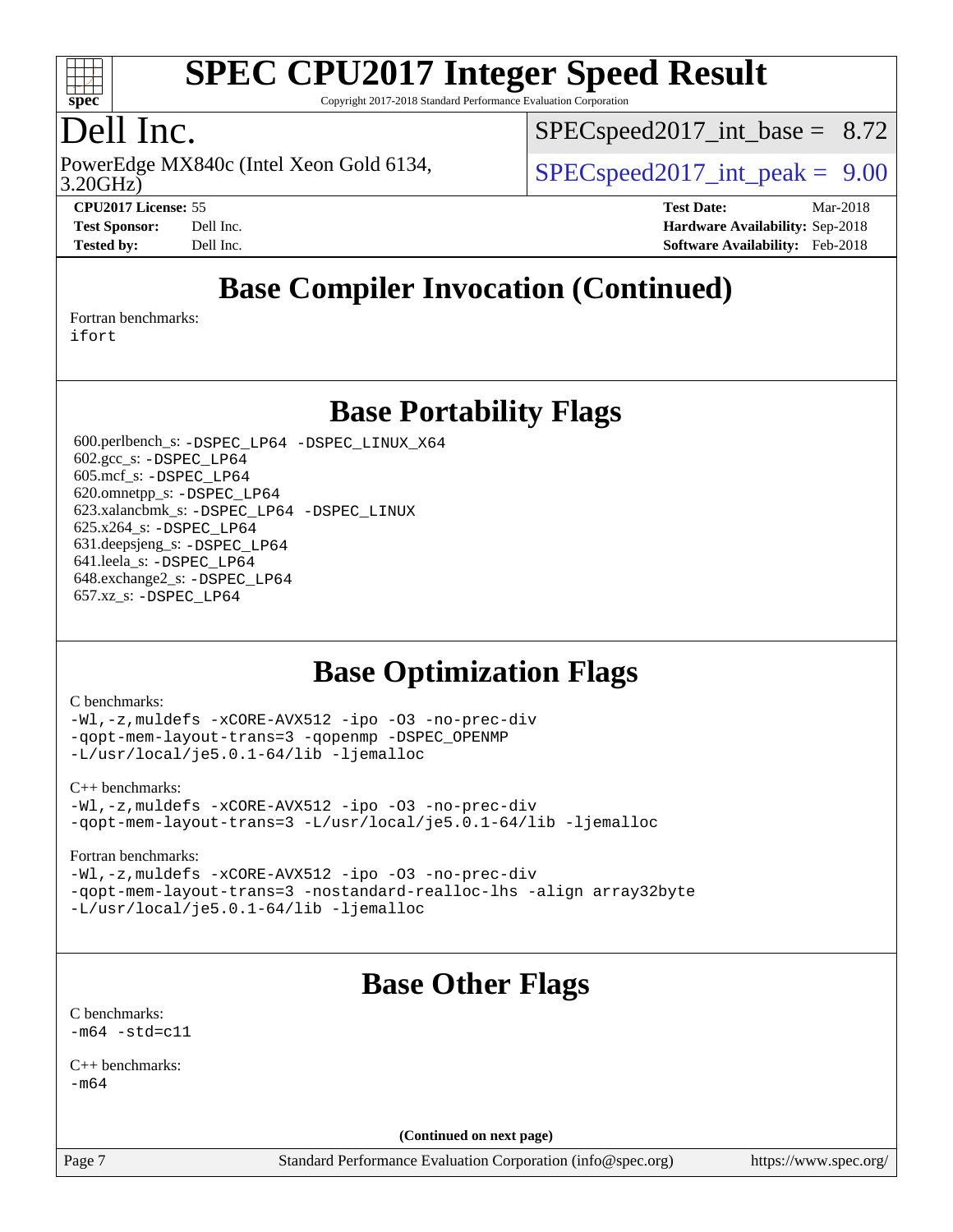

Copyright 2017-2018 Standard Performance Evaluation Corporation

## Dell Inc.

3.20GHz) PowerEdge MX840c (Intel Xeon Gold 6134,  $\vert$  [SPECspeed2017\\_int\\_peak =](http://www.spec.org/auto/cpu2017/Docs/result-fields.html#SPECspeed2017intpeak) 9.00

 $SPECspeed2017\_int\_base = 8.72$ 

**[CPU2017 License:](http://www.spec.org/auto/cpu2017/Docs/result-fields.html#CPU2017License)** 55 **[Test Date:](http://www.spec.org/auto/cpu2017/Docs/result-fields.html#TestDate)** Mar-2018 **[Test Sponsor:](http://www.spec.org/auto/cpu2017/Docs/result-fields.html#TestSponsor)** Dell Inc. **[Hardware Availability:](http://www.spec.org/auto/cpu2017/Docs/result-fields.html#HardwareAvailability)** Sep-2018 **[Tested by:](http://www.spec.org/auto/cpu2017/Docs/result-fields.html#Testedby)** Dell Inc. **[Software Availability:](http://www.spec.org/auto/cpu2017/Docs/result-fields.html#SoftwareAvailability)** Feb-2018

#### **[Base Other Flags \(Continued\)](http://www.spec.org/auto/cpu2017/Docs/result-fields.html#BaseOtherFlags)**

[Fortran benchmarks](http://www.spec.org/auto/cpu2017/Docs/result-fields.html#Fortranbenchmarks):

[-m64](http://www.spec.org/cpu2017/results/res2018q4/cpu2017-20181001-08997.flags.html#user_FCbase_intel_intel64_18.0_af43caccfc8ded86e7699f2159af6efc7655f51387b94da716254467f3c01020a5059329e2569e4053f409e7c9202a7efc638f7a6d1ffb3f52dea4a3e31d82ab)

**[Peak Compiler Invocation](http://www.spec.org/auto/cpu2017/Docs/result-fields.html#PeakCompilerInvocation)**

[C benchmarks](http://www.spec.org/auto/cpu2017/Docs/result-fields.html#Cbenchmarks):  $i$ cc

[C++ benchmarks:](http://www.spec.org/auto/cpu2017/Docs/result-fields.html#CXXbenchmarks) [icpc](http://www.spec.org/cpu2017/results/res2018q4/cpu2017-20181001-08997.flags.html#user_CXXpeak_intel_icpc_18.0_c510b6838c7f56d33e37e94d029a35b4a7bccf4766a728ee175e80a419847e808290a9b78be685c44ab727ea267ec2f070ec5dc83b407c0218cded6866a35d07)

[Fortran benchmarks](http://www.spec.org/auto/cpu2017/Docs/result-fields.html#Fortranbenchmarks): [ifort](http://www.spec.org/cpu2017/results/res2018q4/cpu2017-20181001-08997.flags.html#user_FCpeak_intel_ifort_18.0_8111460550e3ca792625aed983ce982f94888b8b503583aa7ba2b8303487b4d8a21a13e7191a45c5fd58ff318f48f9492884d4413fa793fd88dd292cad7027ca)

### **[Peak Portability Flags](http://www.spec.org/auto/cpu2017/Docs/result-fields.html#PeakPortabilityFlags)**

 600.perlbench\_s: [-DSPEC\\_LP64](http://www.spec.org/cpu2017/results/res2018q4/cpu2017-20181001-08997.flags.html#b600.perlbench_s_peakPORTABILITY_DSPEC_LP64) [-DSPEC\\_LINUX\\_X64](http://www.spec.org/cpu2017/results/res2018q4/cpu2017-20181001-08997.flags.html#b600.perlbench_s_peakCPORTABILITY_DSPEC_LINUX_X64) 602.gcc\_s: [-DSPEC\\_LP64](http://www.spec.org/cpu2017/results/res2018q4/cpu2017-20181001-08997.flags.html#suite_peakPORTABILITY602_gcc_s_DSPEC_LP64) 605.mcf\_s: [-DSPEC\\_LP64](http://www.spec.org/cpu2017/results/res2018q4/cpu2017-20181001-08997.flags.html#suite_peakPORTABILITY605_mcf_s_DSPEC_LP64) 620.omnetpp\_s: [-DSPEC\\_LP64](http://www.spec.org/cpu2017/results/res2018q4/cpu2017-20181001-08997.flags.html#suite_peakPORTABILITY620_omnetpp_s_DSPEC_LP64) 623.xalancbmk\_s: [-D\\_FILE\\_OFFSET\\_BITS=64](http://www.spec.org/cpu2017/results/res2018q4/cpu2017-20181001-08997.flags.html#user_peakPORTABILITY623_xalancbmk_s_file_offset_bits_64_5ae949a99b284ddf4e95728d47cb0843d81b2eb0e18bdfe74bbf0f61d0b064f4bda2f10ea5eb90e1dcab0e84dbc592acfc5018bc955c18609f94ddb8d550002c) [-DSPEC\\_LINUX](http://www.spec.org/cpu2017/results/res2018q4/cpu2017-20181001-08997.flags.html#b623.xalancbmk_s_peakCXXPORTABILITY_DSPEC_LINUX) 625.x264\_s: [-DSPEC\\_LP64](http://www.spec.org/cpu2017/results/res2018q4/cpu2017-20181001-08997.flags.html#suite_peakPORTABILITY625_x264_s_DSPEC_LP64) 631.deepsjeng\_s: [-DSPEC\\_LP64](http://www.spec.org/cpu2017/results/res2018q4/cpu2017-20181001-08997.flags.html#suite_peakPORTABILITY631_deepsjeng_s_DSPEC_LP64) 641.leela\_s: [-DSPEC\\_LP64](http://www.spec.org/cpu2017/results/res2018q4/cpu2017-20181001-08997.flags.html#suite_peakPORTABILITY641_leela_s_DSPEC_LP64) 648.exchange2\_s: [-DSPEC\\_LP64](http://www.spec.org/cpu2017/results/res2018q4/cpu2017-20181001-08997.flags.html#suite_peakPORTABILITY648_exchange2_s_DSPEC_LP64) 657.xz\_s: [-DSPEC\\_LP64](http://www.spec.org/cpu2017/results/res2018q4/cpu2017-20181001-08997.flags.html#suite_peakPORTABILITY657_xz_s_DSPEC_LP64)

## **[Peak Optimization Flags](http://www.spec.org/auto/cpu2017/Docs/result-fields.html#PeakOptimizationFlags)**

[C benchmarks](http://www.spec.org/auto/cpu2017/Docs/result-fields.html#Cbenchmarks):

 $600.$ perlbench\_s:  $-W1$ ,  $-z$ , muldefs  $-prof-gen(pass 1)$  $-prof-gen(pass 1)$  [-prof-use](http://www.spec.org/cpu2017/results/res2018q4/cpu2017-20181001-08997.flags.html#user_peakPASS2_CFLAGSPASS2_LDFLAGS600_perlbench_s_prof_use_1a21ceae95f36a2b53c25747139a6c16ca95bd9def2a207b4f0849963b97e94f5260e30a0c64f4bb623698870e679ca08317ef8150905d41bd88c6f78df73f19)(pass 2) -02 [-xCORE-AVX512](http://www.spec.org/cpu2017/results/res2018q4/cpu2017-20181001-08997.flags.html#user_peakPASS2_COPTIMIZE600_perlbench_s_f-xCORE-AVX512) [-qopt-mem-layout-trans=3](http://www.spec.org/cpu2017/results/res2018q4/cpu2017-20181001-08997.flags.html#user_peakPASS1_COPTIMIZEPASS2_COPTIMIZE600_perlbench_s_f-qopt-mem-layout-trans_de80db37974c74b1f0e20d883f0b675c88c3b01e9d123adea9b28688d64333345fb62bc4a798493513fdb68f60282f9a726aa07f478b2f7113531aecce732043) [-ipo](http://www.spec.org/cpu2017/results/res2018q4/cpu2017-20181001-08997.flags.html#user_peakPASS2_COPTIMIZE600_perlbench_s_f-ipo) [-O3](http://www.spec.org/cpu2017/results/res2018q4/cpu2017-20181001-08997.flags.html#user_peakPASS2_COPTIMIZE600_perlbench_s_f-O3) [-no-prec-div](http://www.spec.org/cpu2017/results/res2018q4/cpu2017-20181001-08997.flags.html#user_peakPASS2_COPTIMIZE600_perlbench_s_f-no-prec-div) [-DSPEC\\_SUPPRESS\\_OPENMP](http://www.spec.org/cpu2017/results/res2018q4/cpu2017-20181001-08997.flags.html#suite_peakPASS1_COPTIMIZE600_perlbench_s_DSPEC_SUPPRESS_OPENMP) [-qopenmp](http://www.spec.org/cpu2017/results/res2018q4/cpu2017-20181001-08997.flags.html#user_peakPASS2_COPTIMIZE600_perlbench_s_qopenmp_16be0c44f24f464004c6784a7acb94aca937f053568ce72f94b139a11c7c168634a55f6653758ddd83bcf7b8463e8028bb0b48b77bcddc6b78d5d95bb1df2967) -DSPEC OPENMP [-fno-strict-overflow](http://www.spec.org/cpu2017/results/res2018q4/cpu2017-20181001-08997.flags.html#user_peakEXTRA_OPTIMIZE600_perlbench_s_f-fno-strict-overflow) [-L/usr/local/je5.0.1-64/lib](http://www.spec.org/cpu2017/results/res2018q4/cpu2017-20181001-08997.flags.html#user_peakEXTRA_LIBS600_perlbench_s_jemalloc_link_path64_4b10a636b7bce113509b17f3bd0d6226c5fb2346b9178c2d0232c14f04ab830f976640479e5c33dc2bcbbdad86ecfb6634cbbd4418746f06f368b512fced5394) [-ljemalloc](http://www.spec.org/cpu2017/results/res2018q4/cpu2017-20181001-08997.flags.html#user_peakEXTRA_LIBS600_perlbench_s_jemalloc_link_lib_d1249b907c500fa1c0672f44f562e3d0f79738ae9e3c4a9c376d49f265a04b9c99b167ecedbf6711b3085be911c67ff61f150a17b3472be731631ba4d0471706)

```
 602.gcc_s: -Wl,-z,muldefs -prof-gen(pass 1) -prof-use(pass 2) -O2
-xCORE-AVX512 -qopt-mem-layout-trans=3 -ipo -O3
-no-prec-div -DSPEC_SUPPRESS_OPENMP -qopenmp
```
**(Continued on next page)**

| Page 8 | Standard Performance Evaluation Corporation (info@spec.org) | https://www.spec.org/ |
|--------|-------------------------------------------------------------|-----------------------|
|        |                                                             |                       |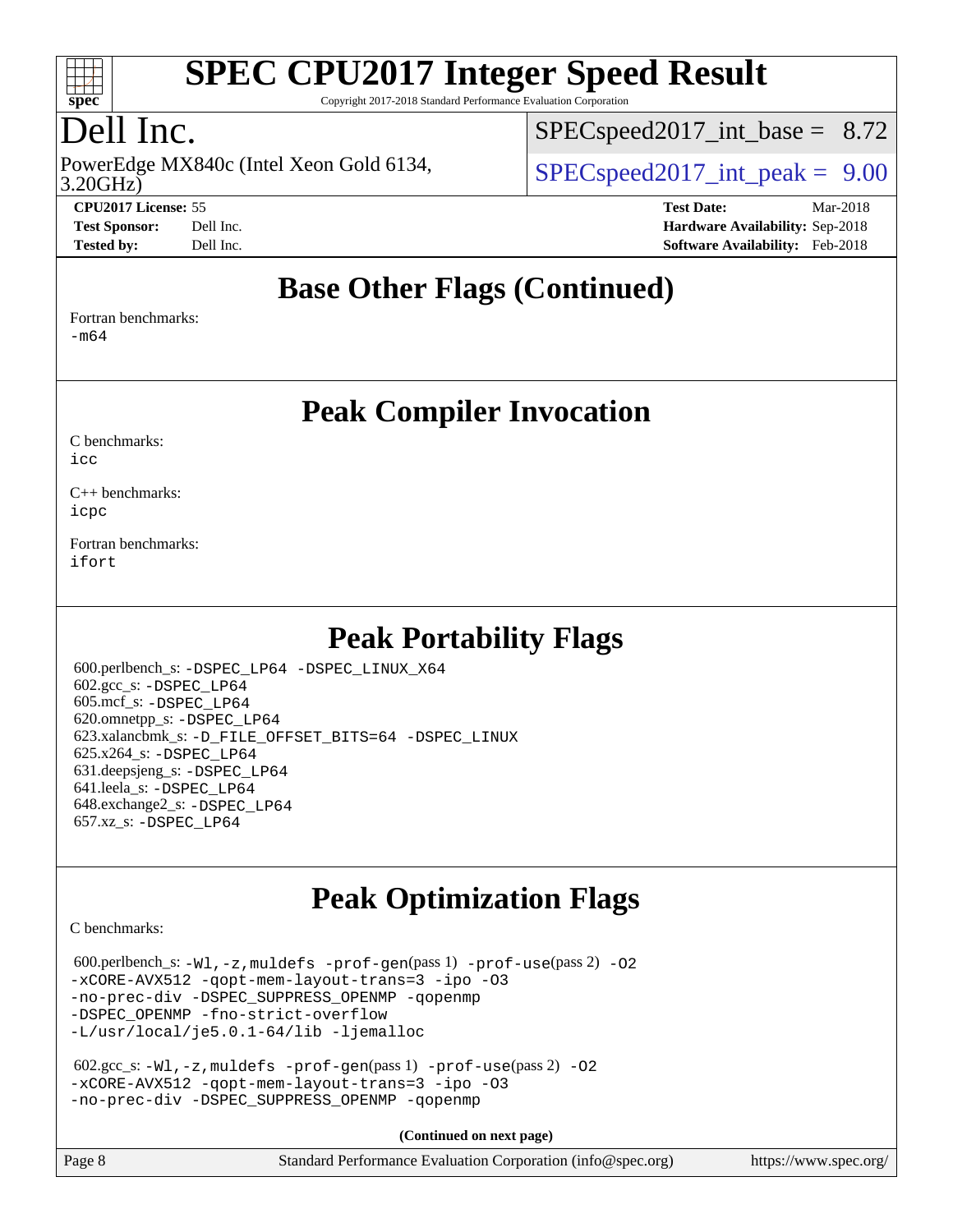

Copyright 2017-2018 Standard Performance Evaluation Corporation

### Dell Inc.

3.20GHz) PowerEdge MX840c (Intel Xeon Gold 6134,  $\vert$  [SPECspeed2017\\_int\\_peak =](http://www.spec.org/auto/cpu2017/Docs/result-fields.html#SPECspeed2017intpeak) 9.00

 $SPECspeed2017\_int\_base = 8.72$ 

**[Tested by:](http://www.spec.org/auto/cpu2017/Docs/result-fields.html#Testedby)** Dell Inc. **[Software Availability:](http://www.spec.org/auto/cpu2017/Docs/result-fields.html#SoftwareAvailability)** Feb-2018

**[CPU2017 License:](http://www.spec.org/auto/cpu2017/Docs/result-fields.html#CPU2017License)** 55 **[Test Date:](http://www.spec.org/auto/cpu2017/Docs/result-fields.html#TestDate)** Mar-2018 **[Test Sponsor:](http://www.spec.org/auto/cpu2017/Docs/result-fields.html#TestSponsor)** Dell Inc. **[Hardware Availability:](http://www.spec.org/auto/cpu2017/Docs/result-fields.html#HardwareAvailability)** Sep-2018

### **[Peak Optimization Flags \(Continued\)](http://www.spec.org/auto/cpu2017/Docs/result-fields.html#PeakOptimizationFlags)**

 602.gcc\_s (continued): [-DSPEC\\_OPENMP](http://www.spec.org/cpu2017/results/res2018q4/cpu2017-20181001-08997.flags.html#suite_peakPASS2_COPTIMIZE602_gcc_s_DSPEC_OPENMP) [-L/usr/local/je5.0.1-64/lib](http://www.spec.org/cpu2017/results/res2018q4/cpu2017-20181001-08997.flags.html#user_peakEXTRA_LIBS602_gcc_s_jemalloc_link_path64_4b10a636b7bce113509b17f3bd0d6226c5fb2346b9178c2d0232c14f04ab830f976640479e5c33dc2bcbbdad86ecfb6634cbbd4418746f06f368b512fced5394) [-ljemalloc](http://www.spec.org/cpu2017/results/res2018q4/cpu2017-20181001-08997.flags.html#user_peakEXTRA_LIBS602_gcc_s_jemalloc_link_lib_d1249b907c500fa1c0672f44f562e3d0f79738ae9e3c4a9c376d49f265a04b9c99b167ecedbf6711b3085be911c67ff61f150a17b3472be731631ba4d0471706) 605.mcf\_s: [-Wl,-z,muldefs](http://www.spec.org/cpu2017/results/res2018q4/cpu2017-20181001-08997.flags.html#user_peakEXTRA_LDFLAGS605_mcf_s_link_force_multiple1_b4cbdb97b34bdee9ceefcfe54f4c8ea74255f0b02a4b23e853cdb0e18eb4525ac79b5a88067c842dd0ee6996c24547a27a4b99331201badda8798ef8a743f577) [-prof-gen](http://www.spec.org/cpu2017/results/res2018q4/cpu2017-20181001-08997.flags.html#user_peakPASS1_CFLAGSPASS1_LDFLAGS605_mcf_s_prof_gen_5aa4926d6013ddb2a31985c654b3eb18169fc0c6952a63635c234f711e6e63dd76e94ad52365559451ec499a2cdb89e4dc58ba4c67ef54ca681ffbe1461d6b36)(pass 1) [-prof-use](http://www.spec.org/cpu2017/results/res2018q4/cpu2017-20181001-08997.flags.html#user_peakPASS2_CFLAGSPASS2_LDFLAGS605_mcf_s_prof_use_1a21ceae95f36a2b53c25747139a6c16ca95bd9def2a207b4f0849963b97e94f5260e30a0c64f4bb623698870e679ca08317ef8150905d41bd88c6f78df73f19)(pass 2) [-ipo](http://www.spec.org/cpu2017/results/res2018q4/cpu2017-20181001-08997.flags.html#user_peakPASS1_COPTIMIZEPASS2_COPTIMIZE605_mcf_s_f-ipo) [-xCORE-AVX512](http://www.spec.org/cpu2017/results/res2018q4/cpu2017-20181001-08997.flags.html#user_peakPASS2_COPTIMIZE605_mcf_s_f-xCORE-AVX512) [-O3](http://www.spec.org/cpu2017/results/res2018q4/cpu2017-20181001-08997.flags.html#user_peakPASS1_COPTIMIZEPASS2_COPTIMIZE605_mcf_s_f-O3) [-no-prec-div](http://www.spec.org/cpu2017/results/res2018q4/cpu2017-20181001-08997.flags.html#user_peakPASS1_COPTIMIZEPASS2_COPTIMIZE605_mcf_s_f-no-prec-div) [-qopt-mem-layout-trans=3](http://www.spec.org/cpu2017/results/res2018q4/cpu2017-20181001-08997.flags.html#user_peakPASS1_COPTIMIZEPASS2_COPTIMIZE605_mcf_s_f-qopt-mem-layout-trans_de80db37974c74b1f0e20d883f0b675c88c3b01e9d123adea9b28688d64333345fb62bc4a798493513fdb68f60282f9a726aa07f478b2f7113531aecce732043) -DSPEC SUPPRESS OPENMP [-qopenmp](http://www.spec.org/cpu2017/results/res2018q4/cpu2017-20181001-08997.flags.html#user_peakPASS2_COPTIMIZE605_mcf_s_qopenmp_16be0c44f24f464004c6784a7acb94aca937f053568ce72f94b139a11c7c168634a55f6653758ddd83bcf7b8463e8028bb0b48b77bcddc6b78d5d95bb1df2967) -DSPEC OPENMP [-L/usr/local/je5.0.1-64/lib](http://www.spec.org/cpu2017/results/res2018q4/cpu2017-20181001-08997.flags.html#user_peakEXTRA_LIBS605_mcf_s_jemalloc_link_path64_4b10a636b7bce113509b17f3bd0d6226c5fb2346b9178c2d0232c14f04ab830f976640479e5c33dc2bcbbdad86ecfb6634cbbd4418746f06f368b512fced5394) [-ljemalloc](http://www.spec.org/cpu2017/results/res2018q4/cpu2017-20181001-08997.flags.html#user_peakEXTRA_LIBS605_mcf_s_jemalloc_link_lib_d1249b907c500fa1c0672f44f562e3d0f79738ae9e3c4a9c376d49f265a04b9c99b167ecedbf6711b3085be911c67ff61f150a17b3472be731631ba4d0471706) 625.x264\_s: [-Wl,-z,muldefs](http://www.spec.org/cpu2017/results/res2018q4/cpu2017-20181001-08997.flags.html#user_peakEXTRA_LDFLAGS625_x264_s_link_force_multiple1_b4cbdb97b34bdee9ceefcfe54f4c8ea74255f0b02a4b23e853cdb0e18eb4525ac79b5a88067c842dd0ee6996c24547a27a4b99331201badda8798ef8a743f577) [-xCORE-AVX512](http://www.spec.org/cpu2017/results/res2018q4/cpu2017-20181001-08997.flags.html#user_peakCOPTIMIZE625_x264_s_f-xCORE-AVX512) [-ipo](http://www.spec.org/cpu2017/results/res2018q4/cpu2017-20181001-08997.flags.html#user_peakCOPTIMIZE625_x264_s_f-ipo) [-O3](http://www.spec.org/cpu2017/results/res2018q4/cpu2017-20181001-08997.flags.html#user_peakCOPTIMIZE625_x264_s_f-O3) [-no-prec-div](http://www.spec.org/cpu2017/results/res2018q4/cpu2017-20181001-08997.flags.html#user_peakCOPTIMIZE625_x264_s_f-no-prec-div) [-qopt-mem-layout-trans=3](http://www.spec.org/cpu2017/results/res2018q4/cpu2017-20181001-08997.flags.html#user_peakCOPTIMIZE625_x264_s_f-qopt-mem-layout-trans_de80db37974c74b1f0e20d883f0b675c88c3b01e9d123adea9b28688d64333345fb62bc4a798493513fdb68f60282f9a726aa07f478b2f7113531aecce732043) [-qopenmp](http://www.spec.org/cpu2017/results/res2018q4/cpu2017-20181001-08997.flags.html#user_peakCOPTIMIZE625_x264_s_qopenmp_16be0c44f24f464004c6784a7acb94aca937f053568ce72f94b139a11c7c168634a55f6653758ddd83bcf7b8463e8028bb0b48b77bcddc6b78d5d95bb1df2967) [-DSPEC\\_OPENMP](http://www.spec.org/cpu2017/results/res2018q4/cpu2017-20181001-08997.flags.html#suite_peakCOPTIMIZE625_x264_s_DSPEC_OPENMP) [-L/usr/local/je5.0.1-64/lib](http://www.spec.org/cpu2017/results/res2018q4/cpu2017-20181001-08997.flags.html#user_peakEXTRA_LIBS625_x264_s_jemalloc_link_path64_4b10a636b7bce113509b17f3bd0d6226c5fb2346b9178c2d0232c14f04ab830f976640479e5c33dc2bcbbdad86ecfb6634cbbd4418746f06f368b512fced5394) [-ljemalloc](http://www.spec.org/cpu2017/results/res2018q4/cpu2017-20181001-08997.flags.html#user_peakEXTRA_LIBS625_x264_s_jemalloc_link_lib_d1249b907c500fa1c0672f44f562e3d0f79738ae9e3c4a9c376d49f265a04b9c99b167ecedbf6711b3085be911c67ff61f150a17b3472be731631ba4d0471706) 657.xz\_s: Same as 602.gcc\_s [C++ benchmarks:](http://www.spec.org/auto/cpu2017/Docs/result-fields.html#CXXbenchmarks) 620.omnetpp\_s: [-Wl,-z,muldefs](http://www.spec.org/cpu2017/results/res2018q4/cpu2017-20181001-08997.flags.html#user_peakEXTRA_LDFLAGS620_omnetpp_s_link_force_multiple1_b4cbdb97b34bdee9ceefcfe54f4c8ea74255f0b02a4b23e853cdb0e18eb4525ac79b5a88067c842dd0ee6996c24547a27a4b99331201badda8798ef8a743f577) [-prof-gen](http://www.spec.org/cpu2017/results/res2018q4/cpu2017-20181001-08997.flags.html#user_peakPASS1_CXXFLAGSPASS1_LDFLAGS620_omnetpp_s_prof_gen_5aa4926d6013ddb2a31985c654b3eb18169fc0c6952a63635c234f711e6e63dd76e94ad52365559451ec499a2cdb89e4dc58ba4c67ef54ca681ffbe1461d6b36)(pass 1) [-prof-use](http://www.spec.org/cpu2017/results/res2018q4/cpu2017-20181001-08997.flags.html#user_peakPASS2_CXXFLAGSPASS2_LDFLAGS620_omnetpp_s_prof_use_1a21ceae95f36a2b53c25747139a6c16ca95bd9def2a207b4f0849963b97e94f5260e30a0c64f4bb623698870e679ca08317ef8150905d41bd88c6f78df73f19)(pass 2) [-ipo](http://www.spec.org/cpu2017/results/res2018q4/cpu2017-20181001-08997.flags.html#user_peakPASS1_CXXOPTIMIZEPASS2_CXXOPTIMIZE620_omnetpp_s_f-ipo) [-xCORE-AVX512](http://www.spec.org/cpu2017/results/res2018q4/cpu2017-20181001-08997.flags.html#user_peakPASS2_CXXOPTIMIZE620_omnetpp_s_f-xCORE-AVX512) [-O3](http://www.spec.org/cpu2017/results/res2018q4/cpu2017-20181001-08997.flags.html#user_peakPASS1_CXXOPTIMIZEPASS2_CXXOPTIMIZE620_omnetpp_s_f-O3) [-no-prec-div](http://www.spec.org/cpu2017/results/res2018q4/cpu2017-20181001-08997.flags.html#user_peakPASS1_CXXOPTIMIZEPASS2_CXXOPTIMIZE620_omnetpp_s_f-no-prec-div) [-qopt-mem-layout-trans=3](http://www.spec.org/cpu2017/results/res2018q4/cpu2017-20181001-08997.flags.html#user_peakPASS1_CXXOPTIMIZEPASS2_CXXOPTIMIZE620_omnetpp_s_f-qopt-mem-layout-trans_de80db37974c74b1f0e20d883f0b675c88c3b01e9d123adea9b28688d64333345fb62bc4a798493513fdb68f60282f9a726aa07f478b2f7113531aecce732043) -DSPEC SUPPRESS OPENMP [-qopenmp](http://www.spec.org/cpu2017/results/res2018q4/cpu2017-20181001-08997.flags.html#user_peakPASS2_CXXOPTIMIZE620_omnetpp_s_qopenmp_16be0c44f24f464004c6784a7acb94aca937f053568ce72f94b139a11c7c168634a55f6653758ddd83bcf7b8463e8028bb0b48b77bcddc6b78d5d95bb1df2967) -DSPEC OPENMP [-L/usr/local/je5.0.1-64/lib](http://www.spec.org/cpu2017/results/res2018q4/cpu2017-20181001-08997.flags.html#user_peakEXTRA_LIBS620_omnetpp_s_jemalloc_link_path64_4b10a636b7bce113509b17f3bd0d6226c5fb2346b9178c2d0232c14f04ab830f976640479e5c33dc2bcbbdad86ecfb6634cbbd4418746f06f368b512fced5394) [-ljemalloc](http://www.spec.org/cpu2017/results/res2018q4/cpu2017-20181001-08997.flags.html#user_peakEXTRA_LIBS620_omnetpp_s_jemalloc_link_lib_d1249b907c500fa1c0672f44f562e3d0f79738ae9e3c4a9c376d49f265a04b9c99b167ecedbf6711b3085be911c67ff61f150a17b3472be731631ba4d0471706) 623.xalancbmk\_s: [-L/opt/intel/compilers\\_and\\_libraries\\_2018/linux/lib/ia32](http://www.spec.org/cpu2017/results/res2018q4/cpu2017-20181001-08997.flags.html#user_peakCXXLD623_xalancbmk_s_Enable-32bit-runtime_af243bdb1d79e4c7a4f720bf8275e627de2ecd461de63307bc14cef0633fde3cd7bb2facb32dcc8be9566045fb55d40ce2b72b725f73827aa7833441b71b9343) [-Wl,-z,muldefs](http://www.spec.org/cpu2017/results/res2018q4/cpu2017-20181001-08997.flags.html#user_peakEXTRA_LDFLAGS623_xalancbmk_s_link_force_multiple1_b4cbdb97b34bdee9ceefcfe54f4c8ea74255f0b02a4b23e853cdb0e18eb4525ac79b5a88067c842dd0ee6996c24547a27a4b99331201badda8798ef8a743f577) [-prof-gen](http://www.spec.org/cpu2017/results/res2018q4/cpu2017-20181001-08997.flags.html#user_peakPASS1_CXXFLAGSPASS1_LDFLAGS623_xalancbmk_s_prof_gen_5aa4926d6013ddb2a31985c654b3eb18169fc0c6952a63635c234f711e6e63dd76e94ad52365559451ec499a2cdb89e4dc58ba4c67ef54ca681ffbe1461d6b36)(pass 1) [-prof-use](http://www.spec.org/cpu2017/results/res2018q4/cpu2017-20181001-08997.flags.html#user_peakPASS2_CXXFLAGSPASS2_LDFLAGS623_xalancbmk_s_prof_use_1a21ceae95f36a2b53c25747139a6c16ca95bd9def2a207b4f0849963b97e94f5260e30a0c64f4bb623698870e679ca08317ef8150905d41bd88c6f78df73f19)(pass 2) [-ipo](http://www.spec.org/cpu2017/results/res2018q4/cpu2017-20181001-08997.flags.html#user_peakPASS1_CXXOPTIMIZEPASS2_CXXOPTIMIZE623_xalancbmk_s_f-ipo) [-xCORE-AVX512](http://www.spec.org/cpu2017/results/res2018q4/cpu2017-20181001-08997.flags.html#user_peakPASS2_CXXOPTIMIZE623_xalancbmk_s_f-xCORE-AVX512) [-O3](http://www.spec.org/cpu2017/results/res2018q4/cpu2017-20181001-08997.flags.html#user_peakPASS1_CXXOPTIMIZEPASS2_CXXOPTIMIZE623_xalancbmk_s_f-O3) [-no-prec-div](http://www.spec.org/cpu2017/results/res2018q4/cpu2017-20181001-08997.flags.html#user_peakPASS1_CXXOPTIMIZEPASS2_CXXOPTIMIZE623_xalancbmk_s_f-no-prec-div) [-qopt-mem-layout-trans=3](http://www.spec.org/cpu2017/results/res2018q4/cpu2017-20181001-08997.flags.html#user_peakPASS1_CXXOPTIMIZEPASS2_CXXOPTIMIZE623_xalancbmk_s_f-qopt-mem-layout-trans_de80db37974c74b1f0e20d883f0b675c88c3b01e9d123adea9b28688d64333345fb62bc4a798493513fdb68f60282f9a726aa07f478b2f7113531aecce732043) [-DSPEC\\_SUPPRESS\\_OPENMP](http://www.spec.org/cpu2017/results/res2018q4/cpu2017-20181001-08997.flags.html#suite_peakPASS1_CXXOPTIMIZE623_xalancbmk_s_DSPEC_SUPPRESS_OPENMP) [-qopenmp](http://www.spec.org/cpu2017/results/res2018q4/cpu2017-20181001-08997.flags.html#user_peakPASS2_CXXOPTIMIZE623_xalancbmk_s_qopenmp_16be0c44f24f464004c6784a7acb94aca937f053568ce72f94b139a11c7c168634a55f6653758ddd83bcf7b8463e8028bb0b48b77bcddc6b78d5d95bb1df2967) [-DSPEC\\_OPENMP](http://www.spec.org/cpu2017/results/res2018q4/cpu2017-20181001-08997.flags.html#suite_peakPASS2_CXXOPTIMIZE623_xalancbmk_s_DSPEC_OPENMP) [-L/usr/local/je5.0.1-32/lib](http://www.spec.org/cpu2017/results/res2018q4/cpu2017-20181001-08997.flags.html#user_peakEXTRA_LIBS623_xalancbmk_s_jemalloc_link_path32_e29f22e8e6c17053bbc6a0971f5a9c01a601a06bb1a59df2084b77a2fe0a2995b64fd4256feaeea39eeba3aae142e96e2b2b0a28974019c0c0c88139a84f900a) [-ljemalloc](http://www.spec.org/cpu2017/results/res2018q4/cpu2017-20181001-08997.flags.html#user_peakEXTRA_LIBS623_xalancbmk_s_jemalloc_link_lib_d1249b907c500fa1c0672f44f562e3d0f79738ae9e3c4a9c376d49f265a04b9c99b167ecedbf6711b3085be911c67ff61f150a17b3472be731631ba4d0471706) 631.deepsjeng\_s: Same as 620.omnetpp\_s 641.leela\_s: Same as 620.omnetpp\_s [Fortran benchmarks](http://www.spec.org/auto/cpu2017/Docs/result-fields.html#Fortranbenchmarks): [-Wl,-z,muldefs](http://www.spec.org/cpu2017/results/res2018q4/cpu2017-20181001-08997.flags.html#user_FCpeak_link_force_multiple1_b4cbdb97b34bdee9ceefcfe54f4c8ea74255f0b02a4b23e853cdb0e18eb4525ac79b5a88067c842dd0ee6996c24547a27a4b99331201badda8798ef8a743f577) [-xCORE-AVX512](http://www.spec.org/cpu2017/results/res2018q4/cpu2017-20181001-08997.flags.html#user_FCpeak_f-xCORE-AVX512) [-ipo](http://www.spec.org/cpu2017/results/res2018q4/cpu2017-20181001-08997.flags.html#user_FCpeak_f-ipo) [-O3](http://www.spec.org/cpu2017/results/res2018q4/cpu2017-20181001-08997.flags.html#user_FCpeak_f-O3) [-no-prec-div](http://www.spec.org/cpu2017/results/res2018q4/cpu2017-20181001-08997.flags.html#user_FCpeak_f-no-prec-div) [-qopt-mem-layout-trans=3](http://www.spec.org/cpu2017/results/res2018q4/cpu2017-20181001-08997.flags.html#user_FCpeak_f-qopt-mem-layout-trans_de80db37974c74b1f0e20d883f0b675c88c3b01e9d123adea9b28688d64333345fb62bc4a798493513fdb68f60282f9a726aa07f478b2f7113531aecce732043) [-nostandard-realloc-lhs](http://www.spec.org/cpu2017/results/res2018q4/cpu2017-20181001-08997.flags.html#user_FCpeak_f_2003_std_realloc_82b4557e90729c0f113870c07e44d33d6f5a304b4f63d4c15d2d0f1fab99f5daaed73bdb9275d9ae411527f28b936061aa8b9c8f2d63842963b95c9dd6426b8a) [-align array32byte](http://www.spec.org/cpu2017/results/res2018q4/cpu2017-20181001-08997.flags.html#user_FCpeak_align_array32byte_b982fe038af199962ba9a80c053b8342c548c85b40b8e86eb3cc33dee0d7986a4af373ac2d51c3f7cf710a18d62fdce2948f201cd044323541f22fc0fffc51b6) [-L/usr/local/je5.0.1-64/lib](http://www.spec.org/cpu2017/results/res2018q4/cpu2017-20181001-08997.flags.html#user_FCpeak_jemalloc_link_path64_4b10a636b7bce113509b17f3bd0d6226c5fb2346b9178c2d0232c14f04ab830f976640479e5c33dc2bcbbdad86ecfb6634cbbd4418746f06f368b512fced5394) [-ljemalloc](http://www.spec.org/cpu2017/results/res2018q4/cpu2017-20181001-08997.flags.html#user_FCpeak_jemalloc_link_lib_d1249b907c500fa1c0672f44f562e3d0f79738ae9e3c4a9c376d49f265a04b9c99b167ecedbf6711b3085be911c67ff61f150a17b3472be731631ba4d0471706) **[Peak Other Flags](http://www.spec.org/auto/cpu2017/Docs/result-fields.html#PeakOtherFlags)** [C benchmarks](http://www.spec.org/auto/cpu2017/Docs/result-fields.html#Cbenchmarks):  $-m64 - std= c11$  $-m64 - std= c11$ [C++ benchmarks \(except as noted below\):](http://www.spec.org/auto/cpu2017/Docs/result-fields.html#CXXbenchmarksexceptasnotedbelow) [-m64](http://www.spec.org/cpu2017/results/res2018q4/cpu2017-20181001-08997.flags.html#user_CXXpeak_intel_intel64_18.0_af43caccfc8ded86e7699f2159af6efc7655f51387b94da716254467f3c01020a5059329e2569e4053f409e7c9202a7efc638f7a6d1ffb3f52dea4a3e31d82ab) **(Continued on next page)**

Page 9 Standard Performance Evaluation Corporation [\(info@spec.org\)](mailto:info@spec.org) <https://www.spec.org/>